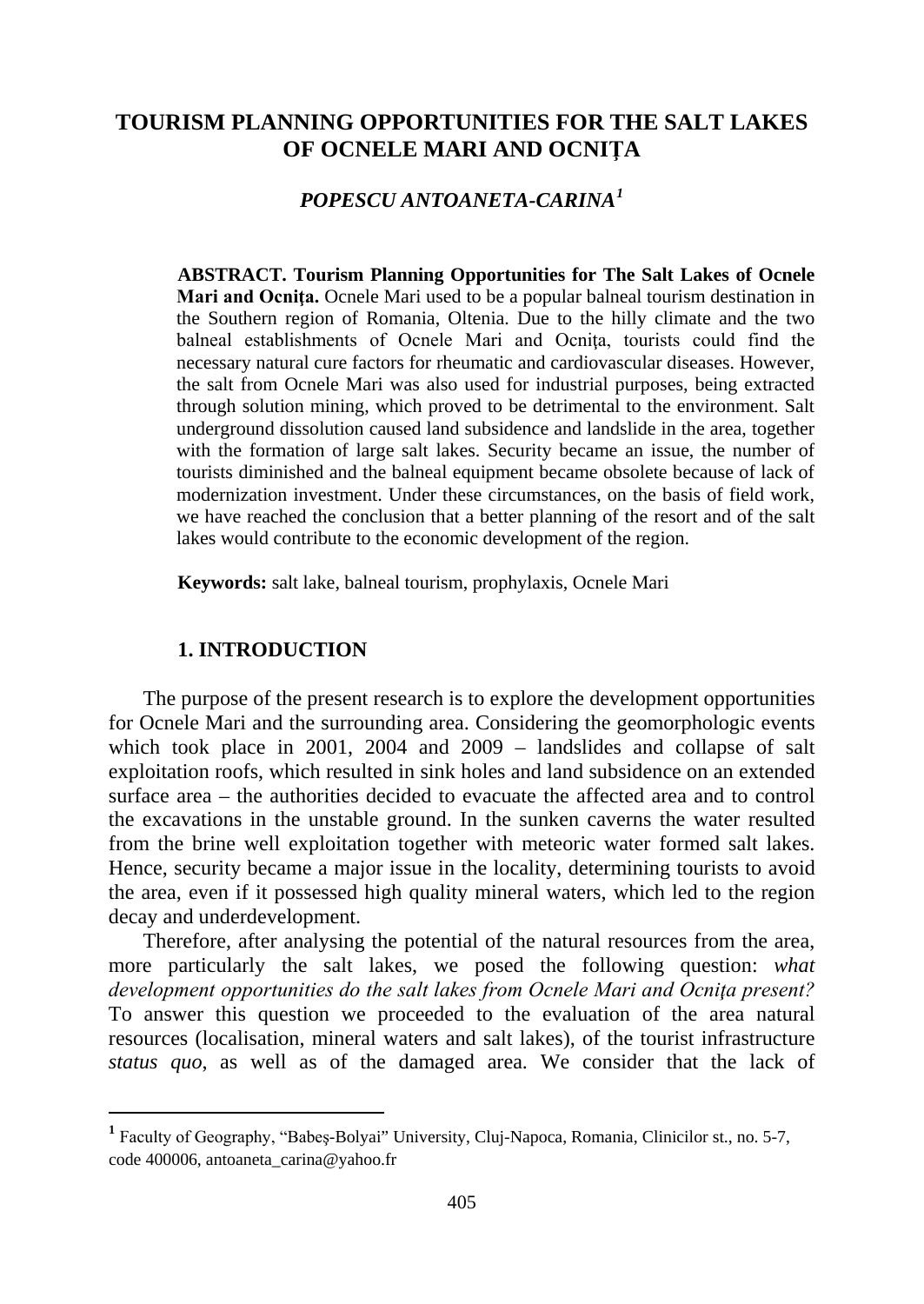infrastructure and modernization are the main drawbacks of the development in Ocnele Mari, as well as the area depopulation.

In order to determine the development strategies applicable to Ocnele Mari, after having diagnosed the main problems of the area, we explored the potential of the newly created salt lakes and the way in which they may transform from a drawback factor into an attraction factor in the area. With a careful correctly dimensioned territorial planning action, Ocnele Mari could become an attractive alternative destination for week-end tourism, specialized on short-term prophylaxes therapy, especially for the population of Râmnicu Vâlcea Municipality.

Bearing in mind this opportunity, the present paper focuses, first of all, on the formation process of the salt lakes of Ocnele Mari, continues with an analysis of the mineral water quality, with reference to the diseases that may be treated through hydrotherapy, and presents, in the end, the required tourism infrastructure and tourism developing strategies that should be implemented to restore the balneal function of Ocnele Mari.

The methodology of this empirical research is based on field observation and on the analytical method, integrating both qualitative and quantitative approaches (which shall be further developed in forthcoming studies on the newly formed salt lakes of Ocnele Mari) on the tourism development potential of the salt lakes of Ocnele Mari and Ocniţa.

### **2. GENERALITIES ON SALT LAKES**

## **2.1. Definition**

A salt lake is a landlocked body of [water](http://en.wikipedia.org/wiki/Water) where a continuous process of salts accumulation takes place (mostly [sodium chloride\)](http://en.wikipedia.org/wiki/Sodium_chloride), having a concentration of dissolved minerals significantly higher than most [lakes](http://en.wikipedia.org/wiki/Lake) (over 24,7 [grams](http://en.wikipedia.org/wiki/Gram) of salt per litre), (Gâştescu, P., 2000:23). The origin of its salt is in earlier marine deposits or comes from high soluble salt content of the rocks that form the geology of its drainage basin.

Salt lakes tend to be closed lakes, having no outlets, fed principally by surface inflow via general runoff and small streams and through direct precipitation.

#### **2.2. Salt lakes formation**

It is well known that the lake, as a component of the geographical environment, reflects the association of two important elements of the latter – *the depression* as the negative relief form of the earth's surface and *the water*, product of the area climate. (Gâştescu, P., 1971:35)

When analysing the way the salt lake basins were formed, it is possible to observe that there are two types of salt lakes: natural and anthropogenic ones. We shall focus on the formation of anthropogenic salt lakes, which occur in our study area.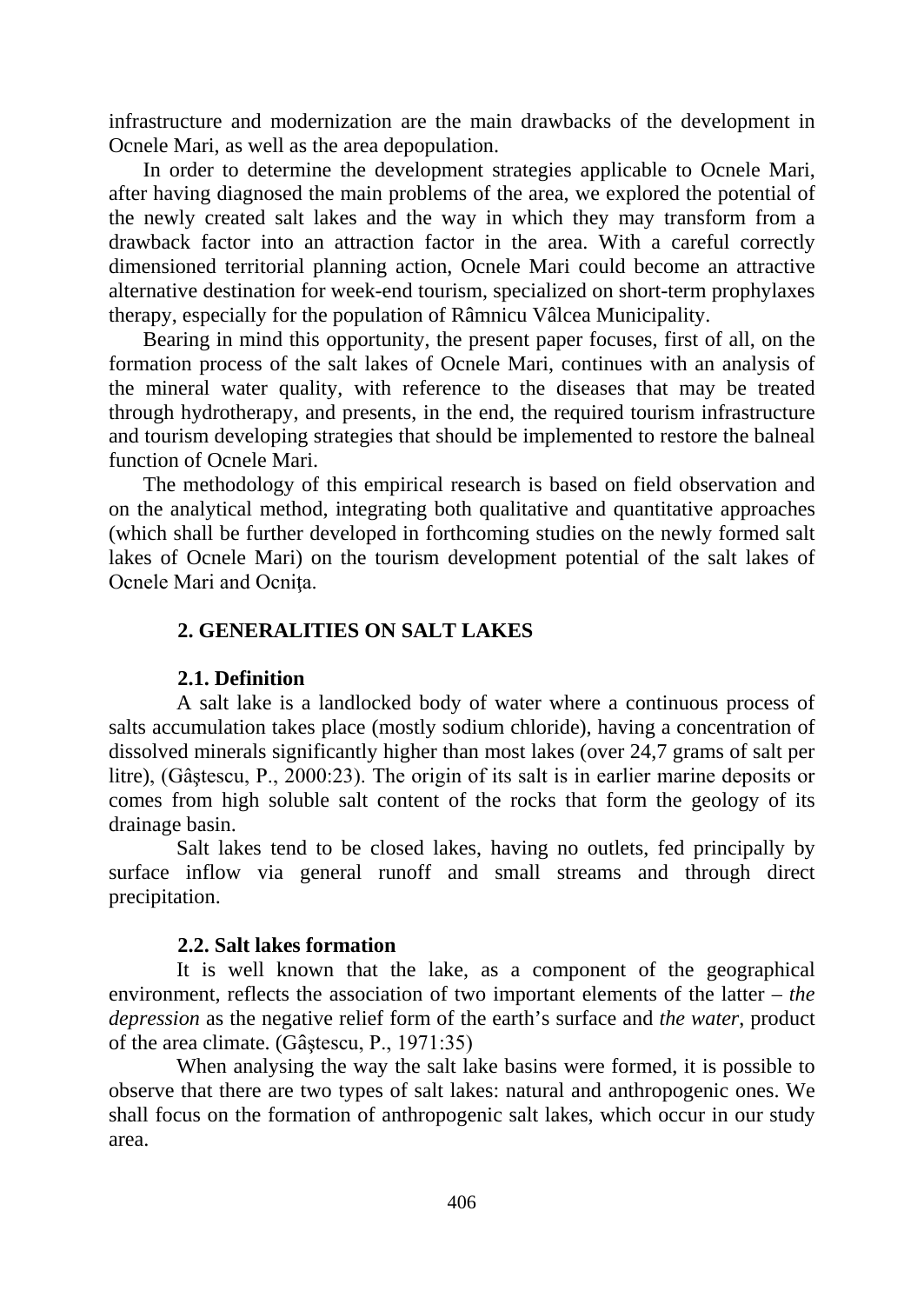The *anthropogenic salt lakes* may appear in abandoned salt mines or in brine well exploitation caverns. They are included in the category of anthropogenic lakes because the depression where they installed in was man made.

The salt lakes from Ocnele Mari are interesting as to their formation process: although all the lakes constituting the Ocnele Mari complex are a result of salt exploitation, the salt exploitation technology differentiates the salt lakes formed in abandoned salt mines and the salt lakes formed in brine well exploitation caverns. Salt mine lakes have a bell- or trapezoidal-shaped, small area basin of great depth (Balta Roşie reached 170 m), whereas brine well lakes are larger, also deep, and at the bottom, there is a layer of mud, resulted from the earth fall of the exploitation ceiling. The age of the lakes is also different, those formed in former salt mines date since 1812, 1820, 1848: Balta Roşie, Baia Dulce and Baia Sărată, while brine exploitation salt lakes are relatively recent: 2001, 2004-2005 and 2009.

Brine exploitation salt lakes are the example of an unsustainable exploitation salt technique (*solution mining for salt)*, which started in the socialist time, in 1955, when the Govora Chemical Plant opened. The raw material was transported through pipes from the salt brine fields of Ocnele Mari. Because of the adjacent wells positioning and the geology of the region (tufa, sand, breccias and salt) (Badea, L., Bugă, D., 1992), the ceiling of the underground cavities fell and large salt lakes appeared as consequence of the pumped water accumulation in the cavern formed underground (Figure 1).



**Fig. 1.** *The evolution of salt solution mining, from underground cavern to salt lake* (source: adapted and completed by the author after http://www.genuinepermian.com/)

### **3. DESCRIPTION OF STUDY SITE**

Ocnele Mari is situated in the central-southern part of Romania, 8 km west from Râmnicu Vâlcea Municipality, surrounded by the Sub-Carpathians of Vâlcea. The locality unfolds in a depression (320 m altitude), along Valea Pârâului Sărat (The Salted Creek), the main hydrographical artery in the area, tributary to the Olt River (Berbece, V., 1982:114). The city includes Ocnele Mari and Ocnita seasonal resorts and the villages: Buda, Coşota, Făcăi, Lunca, Slătioarele and Ţeica. (Figure 2)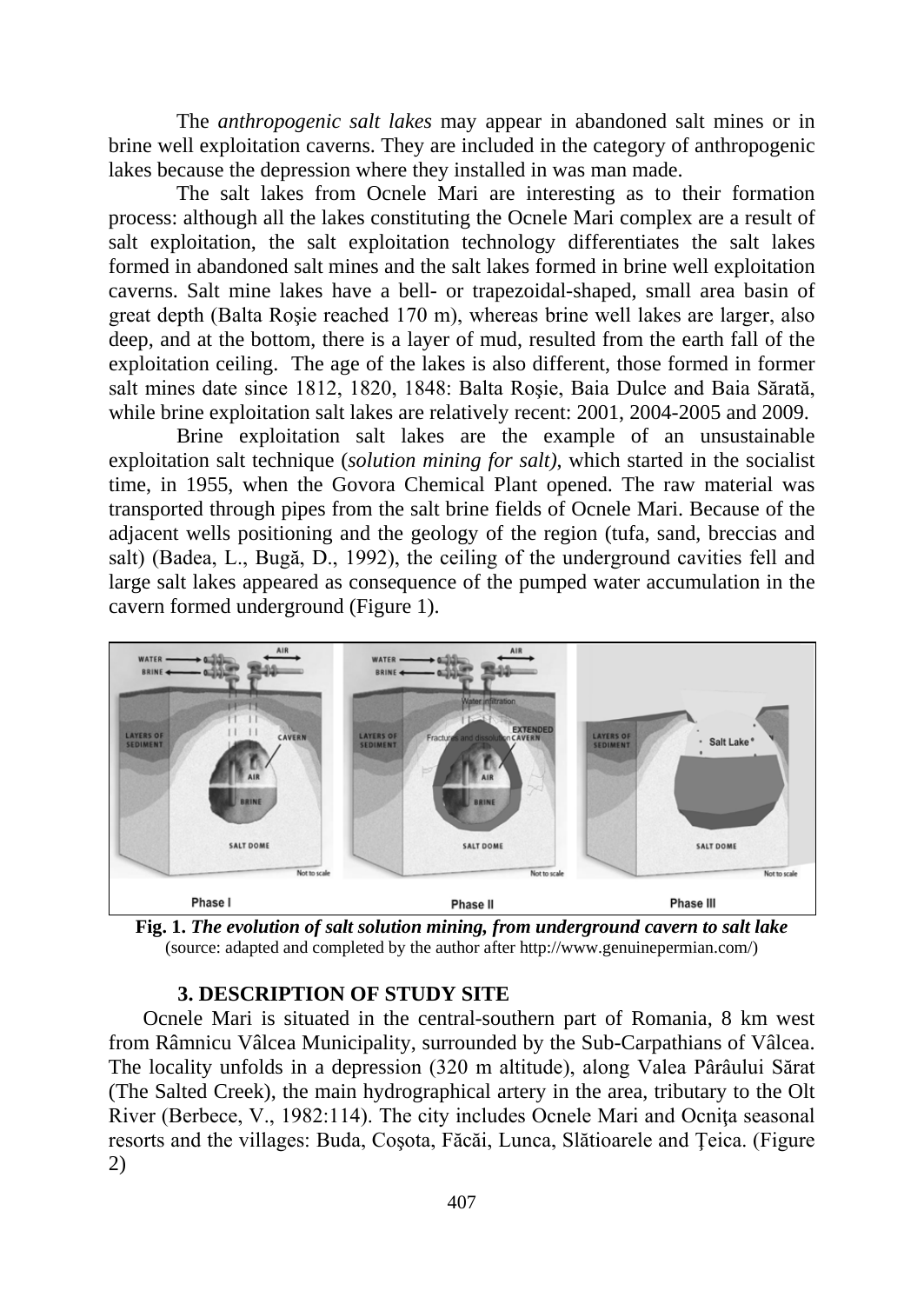

**Fig. 2.** *Localization of Ocnele Mari and component territory* (source: the base map is represented by the Functional Zoning map of the General Urban Plan of Ocnele Mari, 2009)

There are many lakes in this region, the majority being salt lakes, but there are also a few fresh water lakes: Doamnei Lake (at  $375$  m altitude,  $3100 \text{ m}^2$  surface area, and 1.5 m depth), located at Gura Suhaşului Hill and Covoi Lake located on the Goruniş Plateau.

The salt lakes of Ocnele Mari are used in balneal therapy due to their natural characteristics (concentrated salt mineral waters coming from the heliothermal lake – up to 250g/l), and due to the existence of sapropelic fossil mud, with beneficial and therapeutic properties. Thus, the first balneal base opened in 1812, on Balta Roşie site.

# **4. THE BALNEAL AND TOURISTIC ACTIVITY**

Ocnele Mari, the first balneal establishment, was designed by Ioan Claus in 1894. Even if it was a rudimentary establishment made out of wood, there were cabins for changing clothes, separate resting rooms for men and women, and a hot water bathroom equipped with a 2000 l boiler (Berbece, V., 1982:125). Since then, the balneal function emerged in Ocnele Mari, the balneal resort developing within the human settlement that existed in the depression (Ocnele Mari was first mentioned officially in 1402), occupying the part of the territory where the balneal resources were located (the salt lakes). Hence, Ocnele Mari and Ocnita met the criteria for the development of balneal cure tourism: an urban environment (access infrastructure, accommodation infrastructure, balneal establishments) and good natural cure factors (mineral waters, therapeutic mud, a salt mine). The decline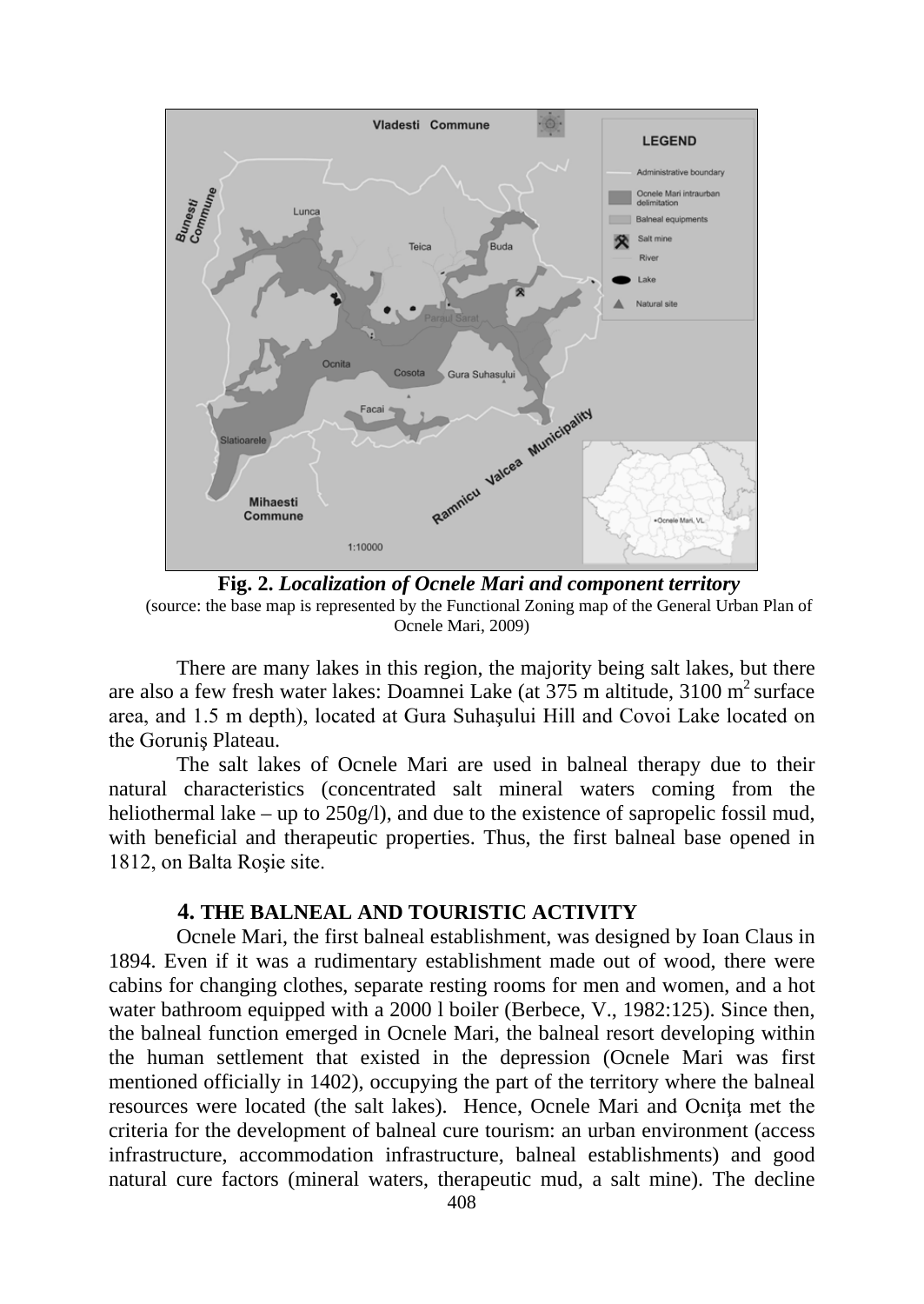started after 1992, when the balneal resort was no longer state-administered and the new owners did not invest in new equipment.

In order to encourage tourist to come and visit or choose Ocnele Mari and Ocnita for balneal treatment, it is necessary to facilitate visitors' easy reach of the region through a good access infrastructure, and provide high quality services (accommodation, food services, information, medical assistance and entertainment). Particular attention should be paid not only to the development of infrastructure, but also to tourism attraction strategies so that tourists come to the region all year round.

## **4.1. The tourism infrastructure**

The touristic amenities of Ocnele Mari are represented by various tourist resources. However, the infrastructures are underdeveloped and therefore, the resources cannot be exploited to their full potential, being untapped. Even if the natural potential is considerable and numerous diseases can be cured here, at present, because of the poor balneal equipment the resort is open in summertime. We noticed that the general infrastructure and the tourism infrastructure have many dysfunctions, being underdeveloped, obsolete and unused. The tourism infrastructure is insufficiently modernized as far as comfort and service quality are concerned. For example, there are only 6 accommodation places in Ocnele Mari, which cater for both Ocnele Mari and Ocnita, providing for only 93 persons (Table 1). Considering the small number of accommodation places, it is obvious that most of the visitors come for the day and only a small number remain for balneal therapy in the locality.

| Accommodation categories |                |                 | Number of places |
|--------------------------|----------------|-----------------|------------------|
| Type                     | Classification | Number of units |                  |
| Pensions                 | 3 stars        |                 | 30               |
| Villas                   |                |                 |                  |
| Holiday houses           |                |                 | 21               |
| Guest houses             |                |                 |                  |
| Total                    |                |                 |                  |

**Table 1.** *Accommodation structures in Ocnele Mari*

(source: www.turistinfo.ro)

The balneal equipment in place comprises two balneal bases, one in Ocnele Mari and the other one in Ocnita, dating back to 1925, and completed and restored in 1950.

### **4.2. Tourism development strategies**

The tourism development strategy for Ocnele Mari should take into consideration the reorganization and a new urban planning strategy for the area. The natural amenities represented by the salt lakes and their water characteristics (mineral hypertonic athermic waters) need to be rendered cost-effective for the sustainable development of the area. Therefore, based on the observations in the field, we consider that the salt lakes of Ocnele Mari and Ocnita should be better planned and equipped.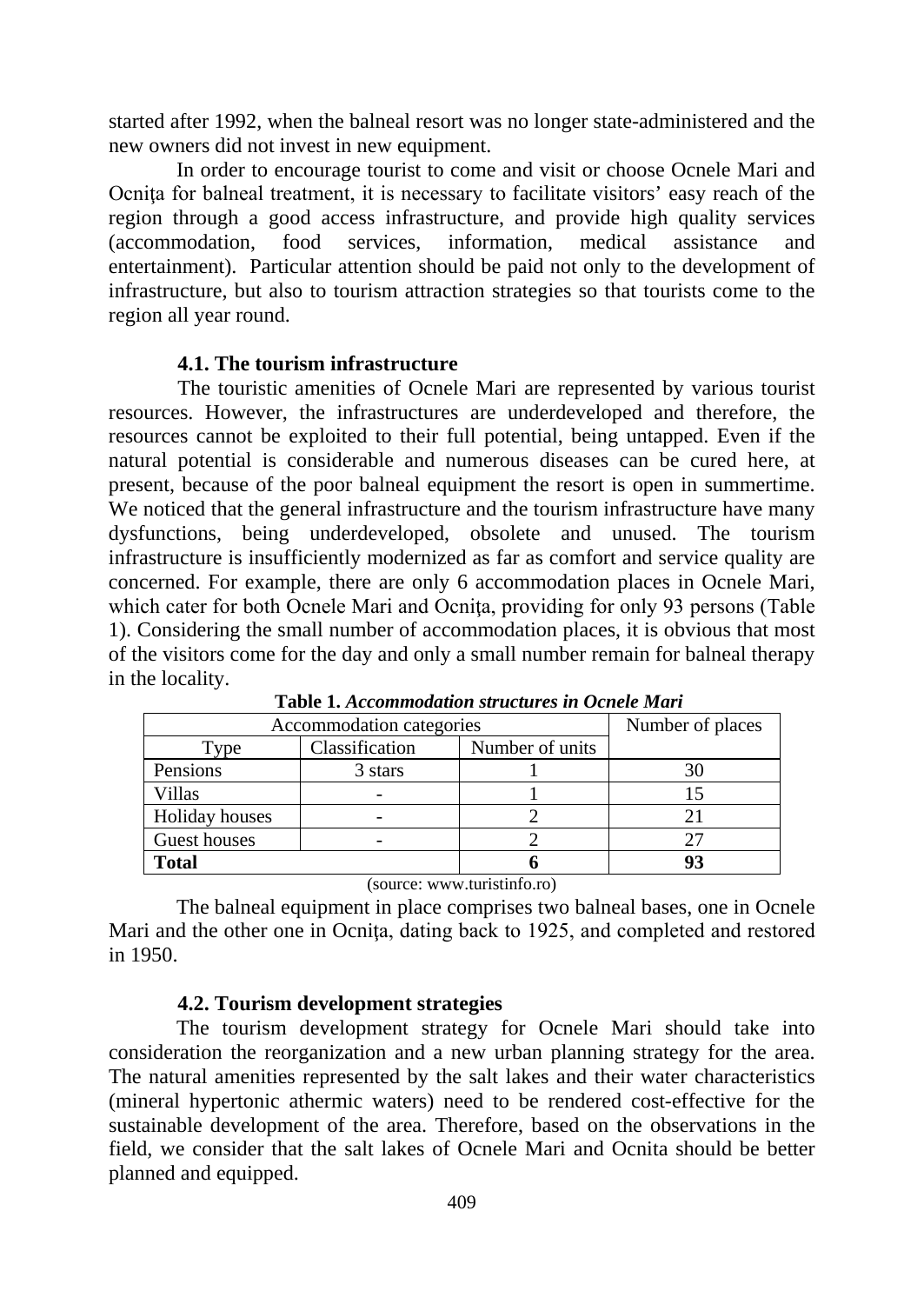In Ciangă's opinion (2007:156), which we adopt, in order to sustainably plan a balneal resort, it is important to correctly size the tourism infrastructure according to the balneal resources and the tourists' motivations, both for indoor treatment as well as for outdoor therapy (e.g. therapy parks, walks etc.).

The tourism development strategies for Ocnele Mari, as well as the County Territorial Planning Plan (PATJ) for Vâlcea County favour the idea of planning *small and medium balneal establishments*. In order to put this idea into practice, there need to be investment in infrastructure restoration and in opening a permanent balneal establishment for cure and relaxation.

The related funds for the rehabilitation projects and other new development projects concerning general and tourism infrastructure can derive from the Regional Operational Programme (POR), which encourages the planning of natural sites with tourism potential. The actions that may be undertaken in order to plan a natural site with tourism potential are: *to provide tourism infrastructure for the natural sites (geological sites, caves, salt mines, mines, lakes etc.) through lighting, heating, ventilation equipments, creation and/or rehabilitation of bathrooms, creation of waste deposit platforms, creation/ rehabilitation and extension of recreational infrastructure* (European Project Consulting, 2008).

Taking into consideration the planning principles, the intended development strategy for Ocnele Mari and some foreign examples of good practice in balneal tourism activity (Thermes Sextius in Aix en Provence, France; Bad Sulza in Germany; Bad Loipersdorf in Austria – Figure 3), we propose the following territorial planning for Ocnele Mari:

**Firstly**, it is important to consider the correlation between the tourism types practised in the area, the number of visitors and infrastructure. Within this framework, the tourism types which can become operational are week-end tourism for relaxation and balneal tourism for prophylaxis, therapy and recovery. Therefore, the balneal infrastructure must be in accordance to the touristic demand. For instance, a modernized treatment base is compulsory for balneal treatment: bathes, massage, medical therapy, mud packaging, fitness equipments, pools, cabins for changing clothes etc. The balneal base of Ocnele Mari as well as the one of Ocnita are well out of date and have not been rehabilitated since their opening. In the case of the balneal base of Ocnele Mari it could be planned to host a recovery clinic, with a diagnosis centre and accommodation (Figure 3).

In the case of Ocnita, the treatment base could be remodelled and specialized for prophylaxis cures and for week-end leisure, focusing on indoor equipment which is available all year round. The water equipment should adapt to a very important tourist category: family with children, and the pool should be designed with a less deep sector for children, continued with a progressive one for adults. (Figure 4)

**Secondly**, air therapy is as important as hydrotherapy. Therefore, therapy parks are also important in any balneal resort. They may be used before and after the medical therapy, being a relaxation place.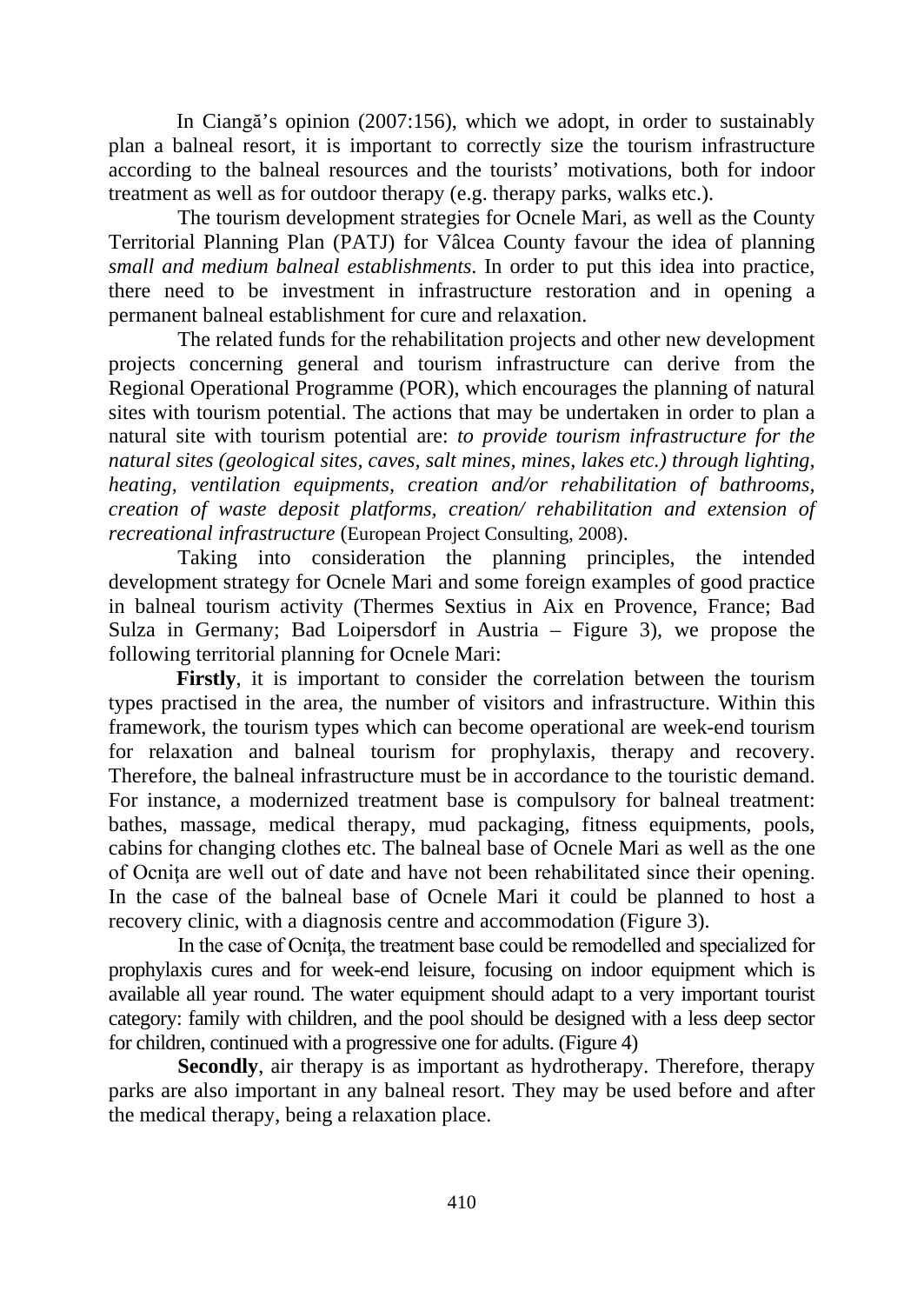

**Fig. 3.** *The example of a recovery clinic in Leukerbad (Switzerland) that may be applicable to Ocnele Mari treatment base*



**Fig. 4.** *Ocniţa balneal base and the example of Bad Sulza (Germany)*

Such a therapy park may be planned on one of the abandoned brine well fields, where the cavern roof has collapsed and a salt lake emerged between 2001- 2005. This area needs stabilization interventions, but due to the fact that since 2005 no landslides have taken place on the site, it shows potential for light equipping (benches, garden pavilions, flower beds and trees with adventitious roots that stabilize the land). The salt lake may have some entertainment equipment such as a small dock for pedal boats and a wharf that may be used for heliotherapy (Figure 5). Moreover, this site has the advantage of being close to the central area and the balneal base of Ocnele Mari.



**Fig.5.** *Example of reconversion on a disused site*

**Finally**, taking into consideration that there are still active brine well fields exploitations in Ocnele Mari, a clear distinction between the economically productive area and the touristic area must be done so that any interference be avoided. A protection area, such as a buffer zone between the two areas would be welcomed in terms of safety and environment protection.